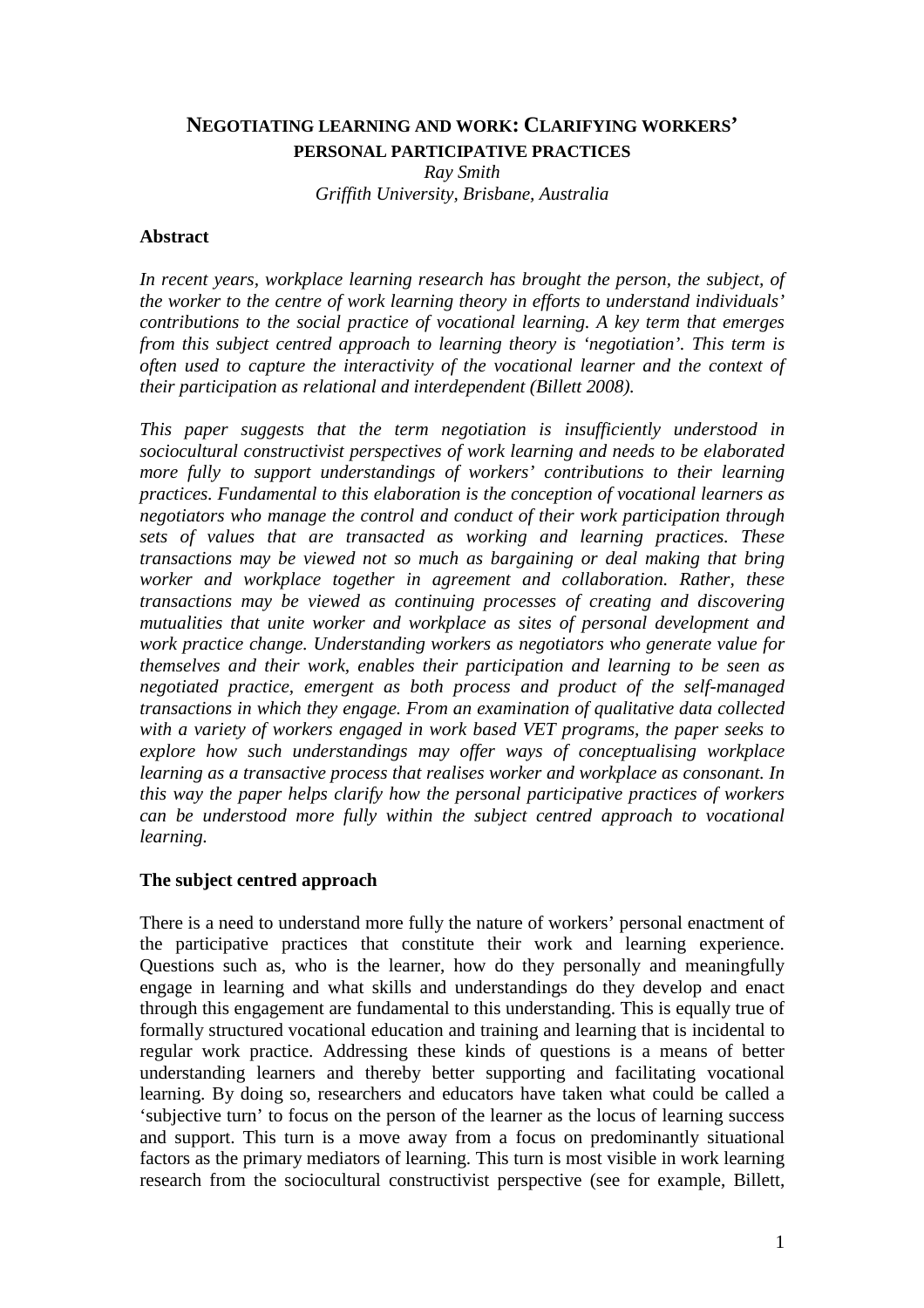Fenwick & Somerville (Eds.) 2006). From this perspective, learning and work are conceptualised as psycho-social practices. That is, learning and work are both psychological and social accomplishments of culturally engaged individuals whose personal practices mediate and are mediated by the contexts in which they participate. Learning, like work, is a relational and interdependent practice. Learning is both a personal and a social practice. It is the means by which people actively engage in simultaneous self and social transformation (Lave & Wenger 1998, Billett 2008).

This paper seeks to advance understandings of the personal participative practices of vocational learners from this person or 'subject centred' perspective. The paper does this through an exploration of the concept of 'negotiation'. This concept is often used in sociocultural research literature on work and learning to capture the nature of learners' interactive processes at work. The paper argues that 'negotiation' is under theorised, that is, too generally and ambiguously used in vocational learning research. Drawing on some findings of a research project focussed on the participative practices of workers as vocational learners, the paper suggests that more fully understanding how workers enact their participation in work and thereby learn, may be achieved by more fully elaborating 'negotiation' and accounting for the personal subjective bases on which learners negotiate their work and learning practices. Such an understanding could better assist those who plan and support vocational learning.

## **Negotiation – elaborating a useful ambiguity**

Workers are always active learners and the learning as practice theories that generate from this perspective variously capture this reality with slightly different conceptualisations of the learner. For example, Smith (2006) presents the vocational learner as an epistemic manager. This conceptualisation equates to the learner necessarily and purposefully managing all kinds of personal and contextual resources that mediate their work practices. For example, choosing how much and when to accord attention to the boss, how much credence to place in the experience and opinions of fellow workers and when and how to work quickly to meet delivery deadlines are personal work and learning practices that Smith (2006) notes as selfmanaged. Casey (2006) presents worker-learners as self-creating subjects who through work can enact their desires and imperatives for better personal conditions. Through these personal enactments, workers can achieve the required social reconceptualisation of workers beyond current and limited human resource and organisational utility concepts that deny personhood. Vahasantanen and Billett (2008) in examining the nature of vocational teachers' work and their need of meeting the demands of rapidly changing work practices, describe such teachers as negotiators of professional identity and personal strategists who deploy a range of resources in their active reshaping of themselves and their work. And similarly, Hanninen and Etelapelto (2008) describe health care workers as self-empowering, expanding the boundaries of their engagement in work as they learn to strengthen their personal agency through work practice. In each of these cases it is the subject, the person of the worker in practice, who is accounted as the locus of learning. It is their actions, their understandings, their deployment of the resources that constitute their work that is the primary mediator of vocational learning. It is this focus on the person of the work learner as the source of understanding engagement in learning that constitutes the 'subjective turn' in vocational education and training research. The premise is simple.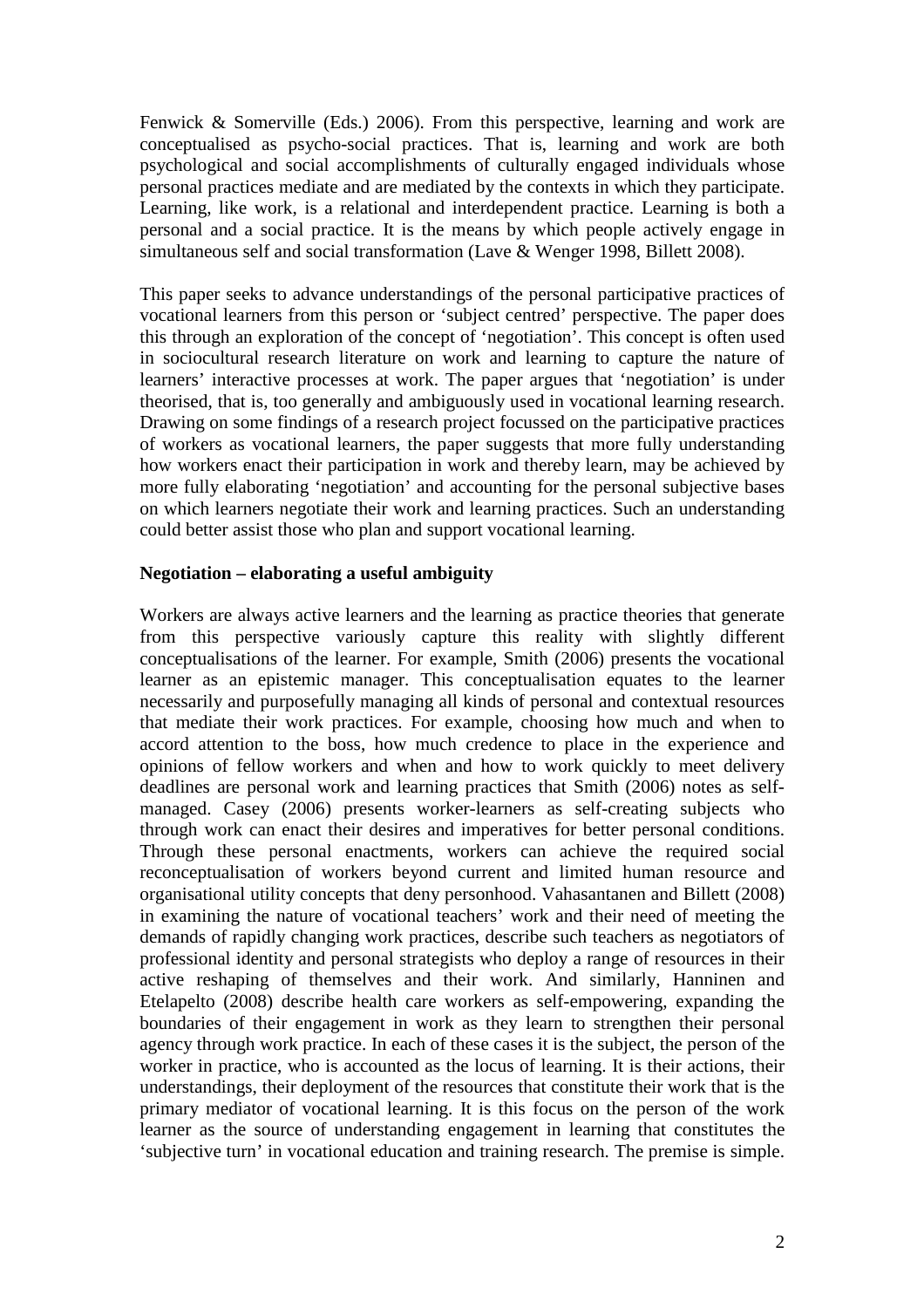If we can better understand how workers personally engage in vocational learning then we can better understand how to provide for and facilitate that learning.

So how do workers as vocational learners, formally or incidentally, engage in their practice? In answer to this question, a key term that emerges from the sociocultural literature that underlies the subject centred approach to vocational learning theory is 'negotiation' (see for example Lave & Wenger 1991, Solomon 1999, Billett 2006). This literature proposes that what workers 'do' is negotiate their participation in the cultural practices that constitute their work and learning. The term thereby becomes a means of capturing the interactivity of participative practice. To work and to learn means to interact meaningfully with the diversity of personal and social resources that comprise the cultural activity of working and learning. For the individual worker, these interactions are many, simultaneous and often competing – with bosses, with tools, with colleagues, with production processes, with customers, governments, new information, personal preferences, aspirations and incapacities, etc. Negotiation as such becomes a broad and abstracted term that captures the relational interdependence of the worker and their workplace. Workers' participation is co-participative - all activity is interactivity, with the micro, the macro, the self, the other - and thereby all activity is negotiated.

Despite its meanings as an abstracted term that realises the connectedness of all cultural resources (interdependence) and the diversity of varying levels of influence that hold those connections together (relational), negotiation remains an under theorised term – too ambiguous to be more than a vague explanation of 'how' workers meaningfully engage in their work and learning practice. Generically, the term carries meanings of conciliation and compromise that mark processes of discussion and sharing that can lead to agreement and mutual benefit – referred to as integrative negotiation where all parties make perceptible gains (Saner 2005). By contrast, negotiation carries meanings of distrust and deceit as adversaries meet in contest to secure advantage by defeating opposing powers and dominating resources – referred to as distributive negotiation where one party's gain is another party's loss (Saner 2005). Further, negotiation carries meanings of insightful manoeuvring by deploying sharply honed skills or intuitive capacities that master circumstance and opportunity – a navigation or procedural conceptualisation. However interpreted, negotiation is a highly evocative term that has many connotations. Significant within these is the connotation of transaction, where the value of resources, whether psychological or material, tangible or intangible, is exchanged or transformed, reinterpreted or revalued by interactive process. These generic connotations are important sources of meaning that shape understandings of vocational learning as psycho-social practice in and through work. In part, they are important indications of the kinds of actions and strategies individuals enact through their engagement in the participative practices of their work. Individual workers discuss, share, withhold, compete and construe in unique person dependent ways. As such, a central meaning within these generic connotations is the subjectification of interaction. That is, the rightful personalising of work and learning as uniquely purposeful effort undertaken by workers within the constraints of workplaces where rules and regulations and productivity demands often subjugate the needs and rights of workers (Fenwick 2006).

In different ways in the vocational learning theory literature, these generic connotations are drawn upon to support numerous assertions about workers and their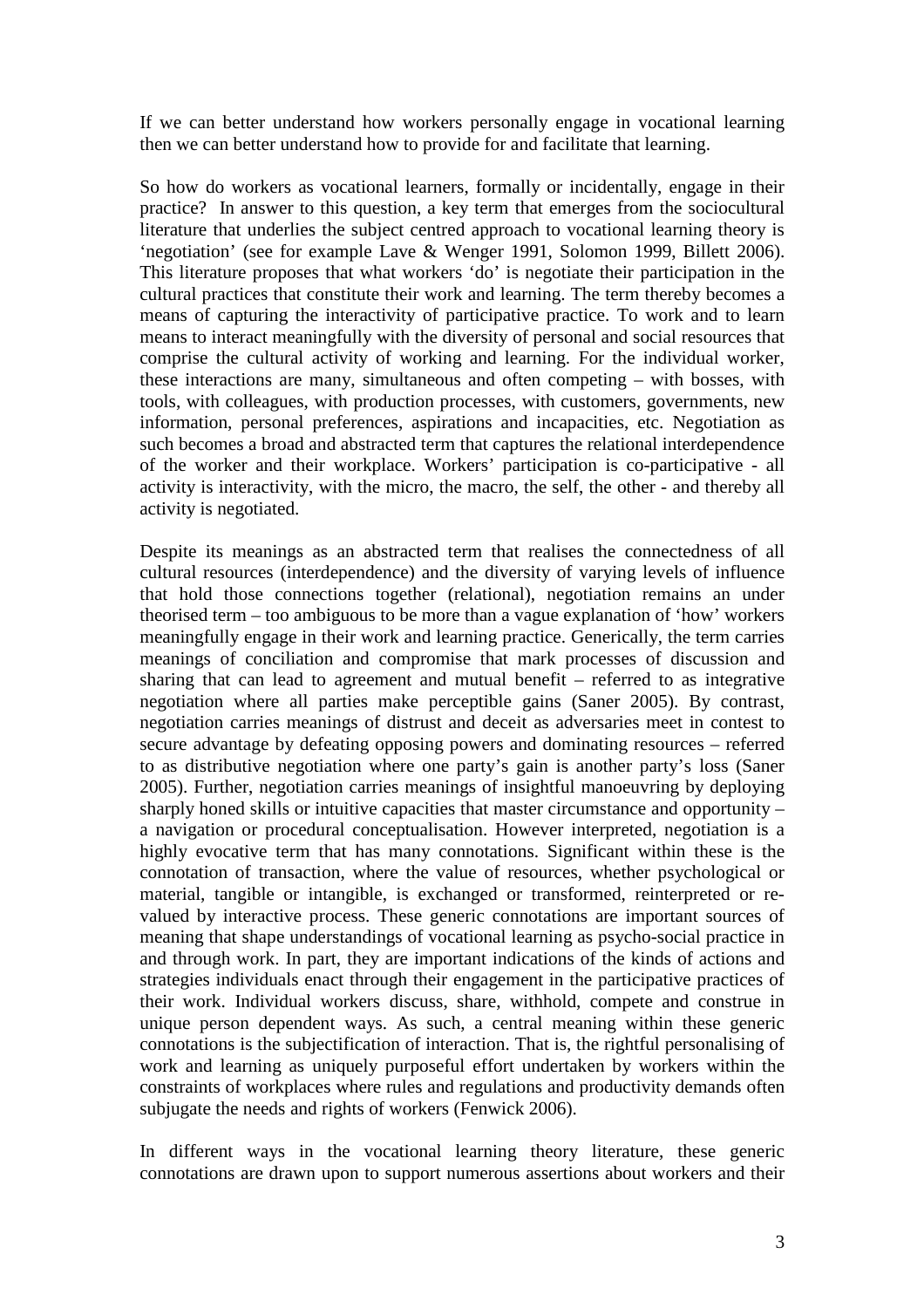learning practices. It is important to problematise and interrogate these generic meanings, to overcome the ambiguity the term 'negotiation' carries. For example, consider the use of the term in this claim - "both the process and legacy [of learning] are shaped by negotiations, acts of recognition, mutuality and orientation between the personal and the social" (Billett & Smith 2006: 142). There is an implication here that acts of recognition, mutuality and orientation could be aspects of negotiation or additional to it. Consider also, that people "enter their interactions with independent and sometimes conflicting agendas that are resolved through a process of identity negotiation" (Swann 1987:1038). Here there is the suggestion that having an agenda is prerequisite to negotiation and that personal internal conflict can sometimes be such an agenda. Again, consider this claim - "The work of identity negotiation is understood as ongoing and pervasive. This means that the subject's self is constantly renegotiated in relation to experiences, situations and other community members" (Etelapelto & Saarinen 2006:159). Here there is the indication that negotiation does not stop, it is a continuing process that accommodates change as part of its verisimilitude. In each of these cases the implications and various meanings associated with the term 'negotiation' are not explicitly stated. Rather, they remain ambiguities within the generic connotations of the term, vague aspects of personal interactivity that are swept up in efforts to highlight the social nature of work and learning practices as sources of vocational knowledge and identities.

Some uses of the term 'negotiation' elaborate the qualities of personal interactivity more fully than others. For example, in a critical consideration of 'culture' and 'difference' as key concepts within workplace learning discourse, Solomon (1999) uses the term in its rich generic sense of bringing together, of interactively enabling new combinations and understandings of formerly unconnected and disparate features of workers and work. Doing so, Solomon (1999) asserts, generates new and greater benefits of acknowledging and valuing diversity and difference as the norm of workplace culture and learning. Learning in the workplace may then be understood "as a concept of 'repertoire' rather than as a developmental concept. - This view of learning suggests collaborative learning relationships that involve dialogues and negotiations" (Solomon 1999:130). The kinds of personal work activities that identify learning through dialogue and negotiation are summarised as including; explicitly comparing and contrasting experience and language in different contexts, examining relationships and how representations of meaning operate, problematising encounters and broadening communication (Solomon 1999:130). So to understand work and learning as a 'repertoire' of diverse peoples, roles, tasks and processes, Solomon (1999) uses the term negotiation to explicitly advance a comprehensive set of actions and interactions workers undertake. Acknowledging and understanding these actions is necessary to conceptualising work and learning as complex psycho-social practice.

Equally however, the range of meanings the term negotiation carries can diffuse or weakly specify the kinds of activities that constitute learning and working as social practice. Differently from Solomon (1999), Lave & Wenger (1991) use the term 'negotiation' to denote shared understandings and goals in the workplace. This sharing emerges from initially different and then common processes of meaning making and communication, as novices, through their participation, become more fully-fledged members of a vocational community of practice. The processes of becoming more central members of the community enable the construction of mutual agreements about the meaning and method of participating in their vocational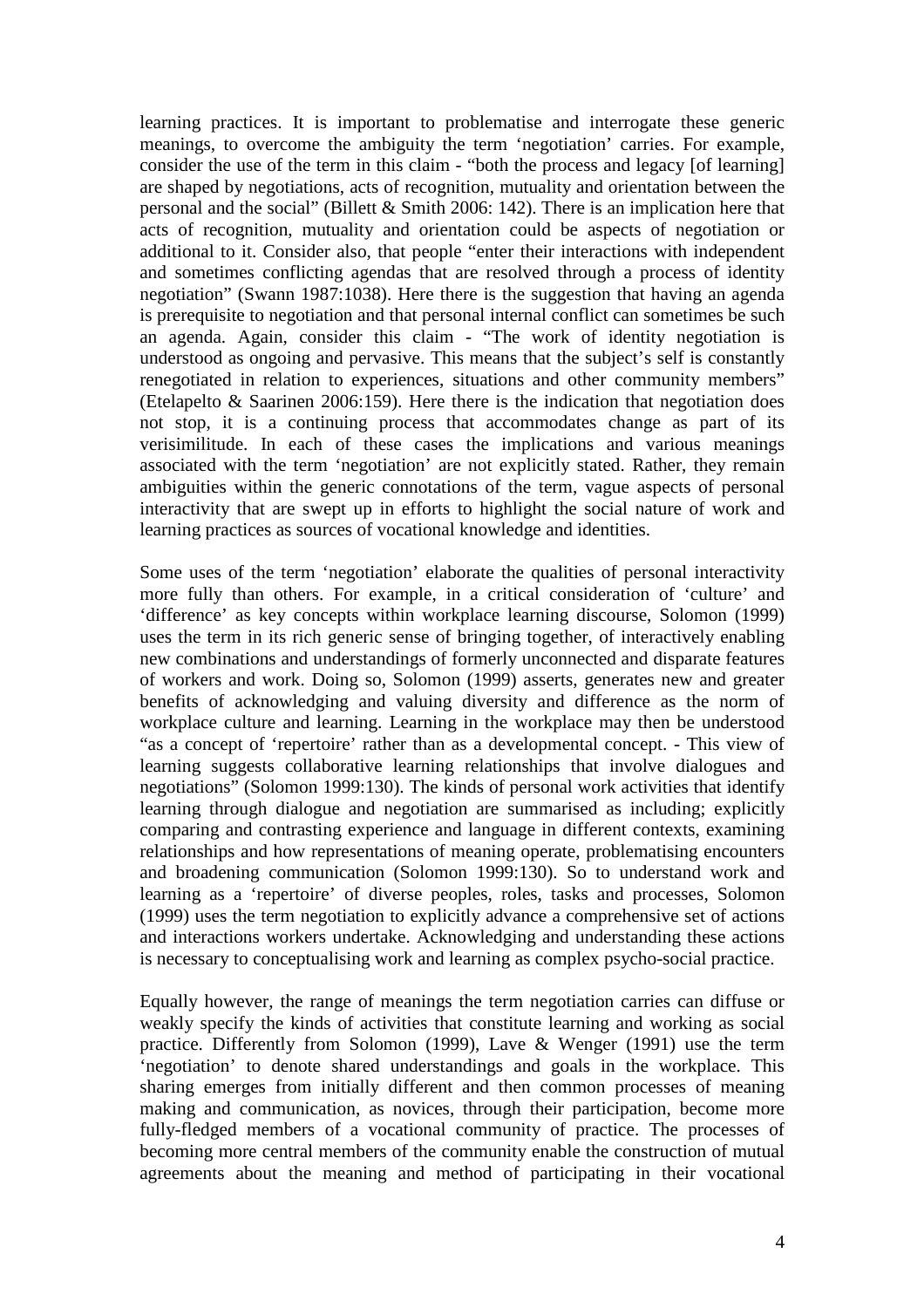community of practice. "Participation is always based on situated negotiation and renegotiation of meaning in the world" (Lave &Wenger 1991:51) and "participation in social practice is the fundamental form of learning" (Lave & Wenger 1991:54). So, to understand work and learning as situated practice based in 'legitimate peripheral participation', Lave and Wenger (1991) use the term negotiation to advance a very generalised conception of the sociocultural processes that bring together the person, their knowing and their community membership as mutually constitutive in work. Relative to Solomon's (1999) use of the term, Lave and Wenger (1991) are less explicit about the kinds of activities that identify negotiation but rely equally on its generic richness to carry the foundational meanings of their understanding of learning in and through work as social practice.

So the term 'negotiation' stands as a rich generic description of interactive practice that goes some way to explaining how workers engage in the personal efforts of bringing themselves and the myriad of cultural resources they operate within, into some form of personal enactment that constitutes their participation. Something they must and will do out of sheer necessity, by virtue of their presence in the activity (Smith 2006). In capturing this, 'negotiation' acknowledges that learning, like work, is fundamentally and always co-participative practice, based in personal and social interdependence, and that workers, as partners with all that comprises their experience, are influential in the processes and outcomes that generate from this activity. However, because of the capacity to generalise interactivity and as illustrated by the examples above, the term remains ambiguous, too inexplicit about 'how' workers engage in their practice. 'Negotiation' is under theorised and requires greater elaboration to support a fuller understanding of the personal contributions of the individual to the psycho-social practices of work and learning.

#### **Examining work practice as negotiation**

In efforts to understand more fully the personal contributions of workers to the negotiation that constitutes their participation in work and vocational learning, research was undertaken with four groups of three workers (all of whom were doing different work) from four different workplaces. Of the twelve workers, eight were active in formally structured vocational learning pursuits that related directly to their work. Of these eight, some were engaged in formal vocational qualification studies that had a direct bearing on their capacity to retain their current employment. Two of these were; Hugh, a junior firefighter part way through a Diploma of Fire Science he is required to complete within three years to remain a firefighter and Haydon, a professional personal fitness trainer who had to complete annual professional development to retain his licence to practice.

The research was conducted over an 18 month period and sought to explore the kinds of personal practices that each of the workers enacted through their usual work and how these could be understood as learning practices that evidence the relational and interdependent activities of participation. A particular focus was the agency of the individual as the driver of learning practices and how this might be understood as residing in the negotiations of personally engaging in daily work. The simple guiding question of the project was – how do individuals negotiate their learning at work? The workers, all voluntary participants in the project, were interviewed five times. The extensive semi structured interviews were supported by observations and this data,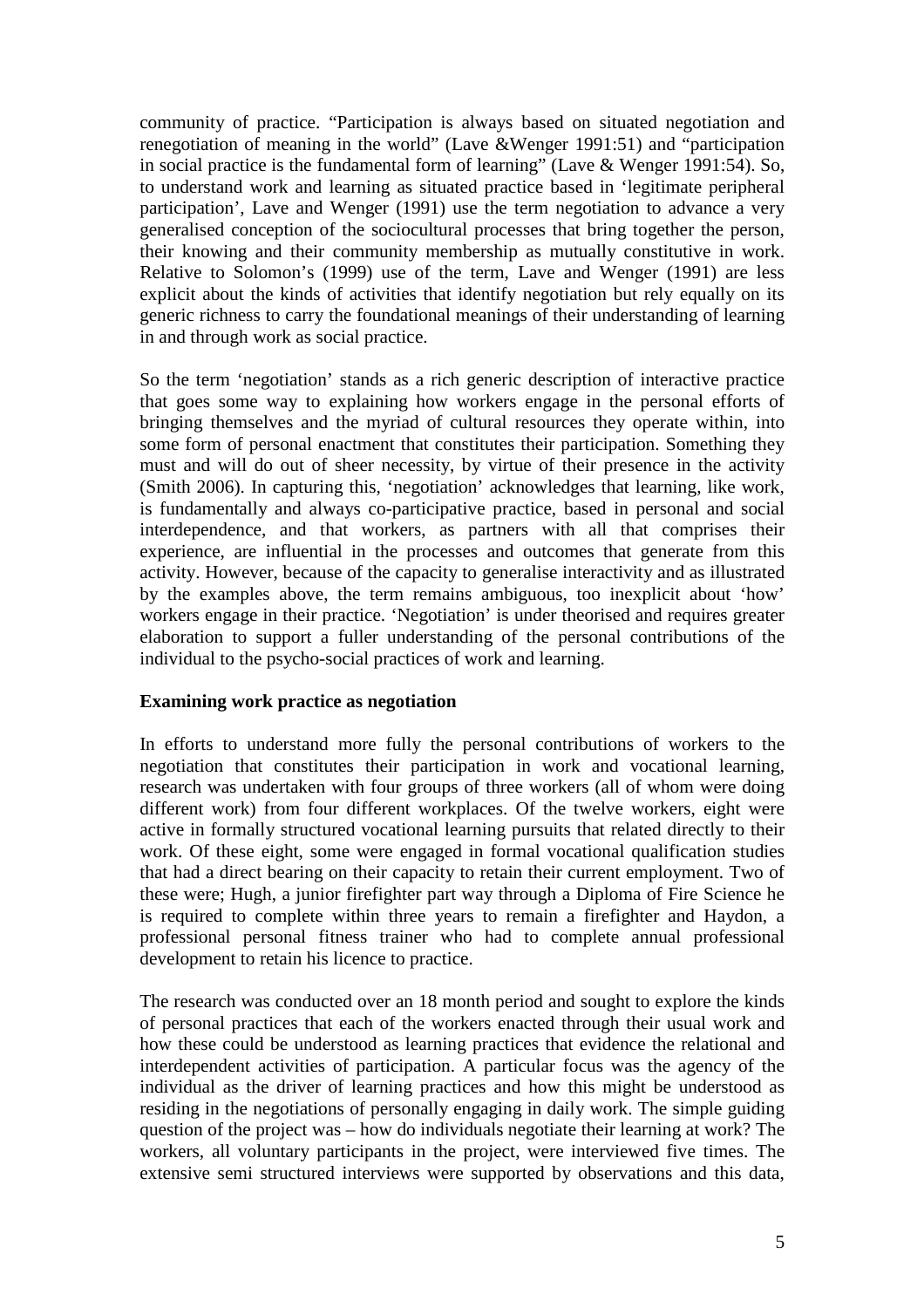interview transcripts and observation notes, was analysed using open coding methods. Some of the findings from this project are outlined below. Some of the data from the two participants noted is used to illustrate a central theme that emerges from the findings of the project. That is, if vocational learners' personal contributions to their learning practices are to be understood in terms of negotiation, that understanding needs to account for the transactive nature of negotiation as the revaluing of specific, if not all, sociocultural resources that constitute work. And particularly, it needs to account for the subjective bases that identify the learner's perspective of those transactions. These subjective bases are the personal values and meanings that underpin learners' enactment of their personal participative practices.

#### **Negotiated work and learning practices – two scenarios.**

There are numerous ways to account for vocational learning as transactions and so identify the personal values, the subjective bases, of the vocational learner. Simplistically, many of these emerge from notions of 'trade' or 'bargaining' at the heart of business understandings of human resources and human capital. For example, novices exchange their time and effort now for the gains and benefits of expertise that follow. Similarly, accepting employer initiated change in one area of work may support employee initiated change in another. In these ways the interactive partners that 'negotiate' participative practice are the familiar and contested dualities of 'now and then' and 'them and us' that mark aspects of the relational interdependence of work and learning. However, these simple separations are not sufficient to identify the subjective bases of personal learning practices that constitute negotiated engagement in vocational learning. What follows is a brief outline and consideration of the work practices of Hugh and Haydon. Each scenario is examined within the question – how may work practices be considered negotiated vocational learning practices that account for the subjective bases on which they are transacted?

Hugh is a fire fighter. He is undertaking a three year vocational Diploma as part of his normal work. He describes that work in simple terms – *"to squirt the wet stuff on the hot stuff*" – and in so doing glosses over the dangers and complexity of his vocational practice and the rigours of training that support his accomplishment of that practice. One essential task of that practice is entering burning buildings for search and rescue, reconnaissance and extinguishment. This extremely dangerous aspect of his work is supported by specific pieces of equipment that importantly include breathing apparatus, commonly referred to as BA. BA is made up of many different parts that include face masks, gas valves and lines, air tanks, back pack and strapping. All these parts are regulated and managed by stringent protocols to ensure their full and correct functioning at all times.

The importance of BA is indicated by the management system that regulates its operation and the extensive training that fire fighters must undertake in the use and maintenance of this equipment. So important is BA that the Fire Service tasks and rosters specific highly experienced personnel to commission, test and maintain the equipment. Subsequently, fire fighters, when rushing to secure their kit in response to an emergency call out, can do so with the confidence and knowledge that their BA is fully operational and ready for them to undertake their work safely.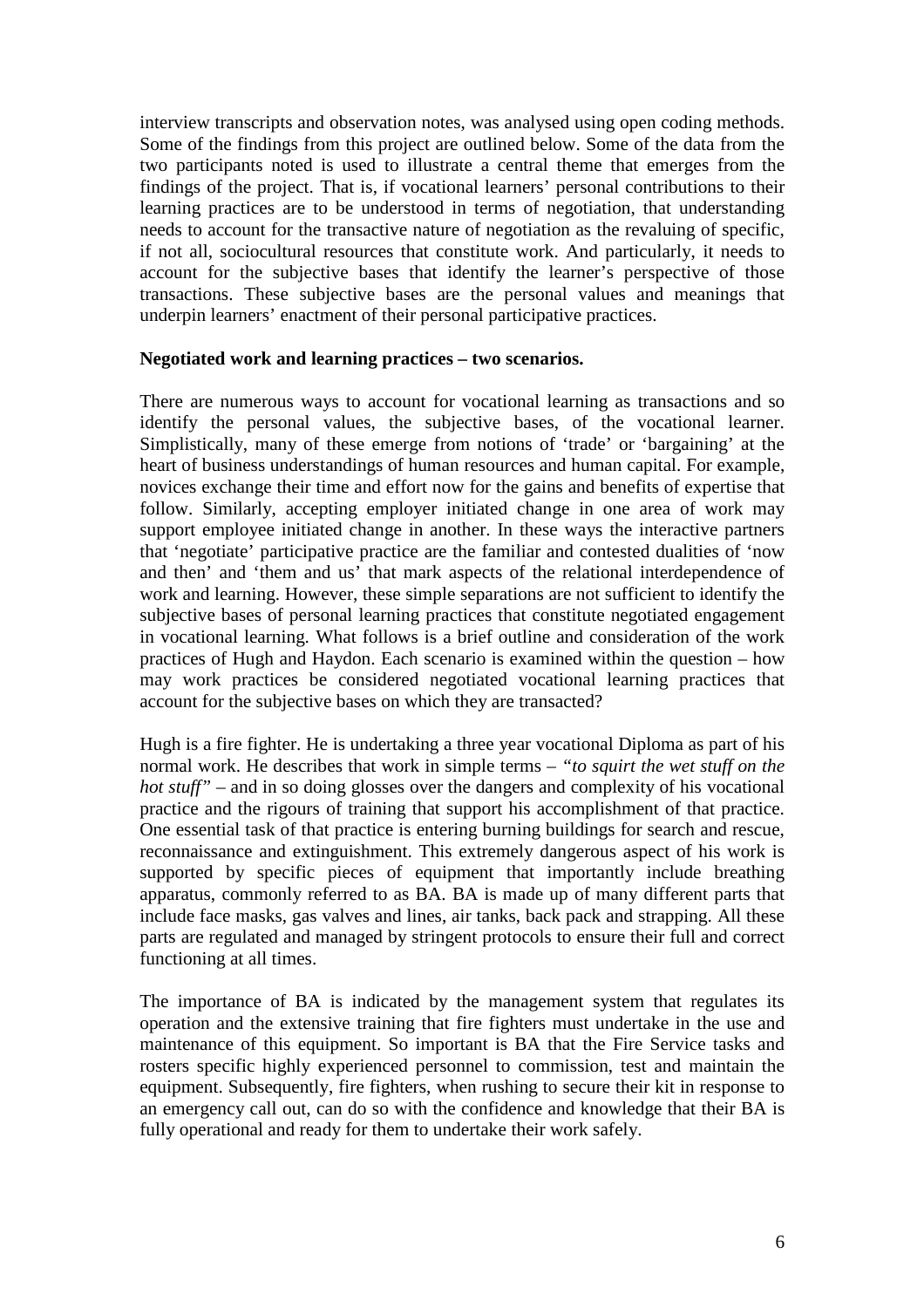Hugh's approach to BA is far more personal and demanding than the Fire Service protocols require. He states -

*"That's my friend, I need that, so I don't care what station I'm on, where I am, I always test my own BA set at the start of every shift, then I know it's done. Here they're a whole lot more – slack. It's not a nice thing to say, but sorry, the systems in place aren't as strictly enforced."* 

Hugh is doing more than unilaterally deciding how to enact his personal practice. He exercises his agency to negotiate his practice within the constraints and affordances of his work. In Billett's (2008) terms, there is a distinct relational interdependence between Hugh's agency to enact his preferred practice and the agency of the Fire Service to accommodate this preference – notwithstanding that the Fire Service would see no need of Hugh to do this. Hugh can be said to have negotiated his participation on the basis that it requires his personal testing and maintenance of his BA equipment.

The personal values that are transacted through this negotiation are more complex than this simple employee initiated negotiation suggests. In further interview, Hugh states he has had experience of BA not being fully functional when it should have been. He was taught earlier, in Fire Service training undertaken overseas before coming to Australia, to take responsibility for his BA equipment and check and service it at the start of every shift. He knows of colleagues who have not been able to deploy in an emergency situation because their BA air tank was empty. He knows the dangers of BA equipment failing or faltering during his duties.

From these personal perspectives, these subjective bases, Hugh's negotiation of his participation involves interactions with his past and its legacy of prior learning, the fellow fire fighters on whom his work depends and the systems and protocols that regulate his practice. These interactions can be seen to transact a variety of values that include personal safety, justice, experience, reliance on self and others, trust and confidence – and not as static or personally isolated values that identify Hugh as an individual, but rather as mutualities that define the firefighting work. His capacity to be safe and confident in the equipment that supports his work is negotiated, not simply accepted. Similarly, his capacity to trust his colleagues is negotiated as his engagement in ensuring his equipment is fully functional, not simply accepted as tasks that should have been completed faultlessly by others. So, in negotiating his engagement in the specific practice of checking his BA, Hugh can be seen to be transacting sets of values that are fundamental to his personal practice. In doing this, that is, transacting his personal values through the work and learning practices, Hugh is also generating the mutualities or shared values that underpin Fire Service work. In these ways, Hugh's personal contributions to the work and learning that constitute his vocational practice can be seen as his negotiated engagement in participative practices that support his priorities, his subjective bases.

Haydon is a personal fitness trainer who must undertake professional development to maintain his licence to practice. Courses that satisfy these requirements are run by accredited training organisations within the government regulated fitness industry and he must take at least two per year. Haydon describes his work as a constant source of vocational learning -

*"you're always consistently learning and new things pop up at work all the time with different clients and what they want to achieve. Sometimes you've got to go back and do a little bit more research into some things if something comes up. Its necessary*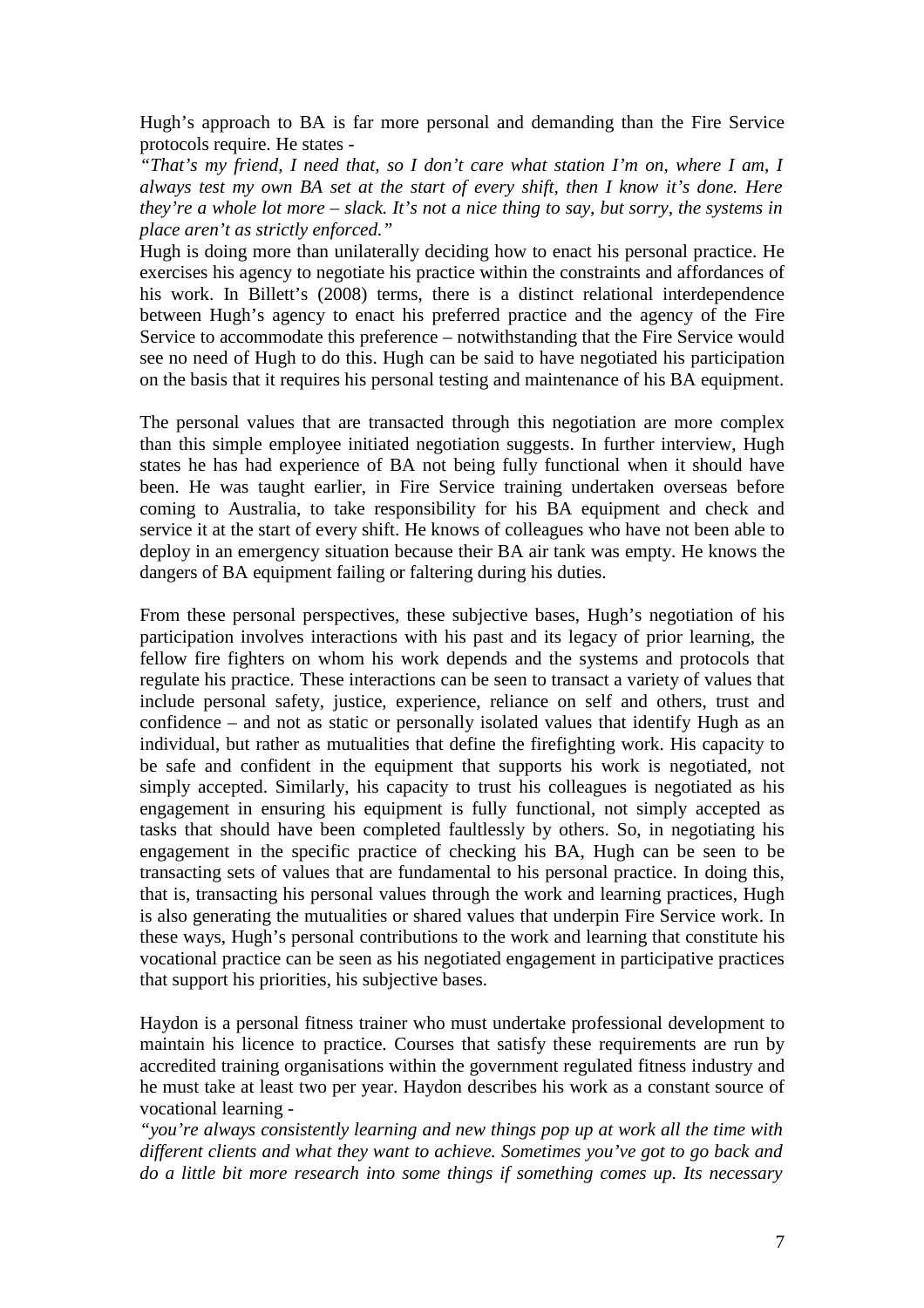#### *learning. Its learning that you need to do your job properly and learning that you need to do your job safely as well."*

Additional to the professional development requirements, Haydon lists a diversity of influences as sources and drivers of the learning that is essential to his vocational practice. These include clients, the owners, managers and operational systems of the host gymnasium from which he works, other trainers and gym staff, ever changing fitness equipment with its service staff and literature, his business and its functional demands and his personal interests and creative imaginings. Each of these distinct influences are the learning and participative resources on which his work depends. Each of them is an interactive partner in the negotiations that constitute his practice.

For clients, Haydon is the supportive expert who tailors their person specific training programs. *"Every client is different, in so many ways, and every session with a client is different"* and this difference demands unique and highly personalised responses that are designed and refined through constant on-going consultation with the client. To meet these demands, Haydon draws on his expertise and the many resources to which he has access. Important amongst these are his highly developed personal learning skills established through years of higher education and vocational training studies. Throughout the interviews, Haydon speaks of research undertaken to support his work with young people suffering arthritis, pregnant women, the obese and those recovering from surgery. This work is illustrative of the continuing learning that is required to support his vocational practice and the fundamental aspects of negotiating with clients, personal contacts (such as physiotherapists and other health professionals) and numerous other information sources.

The array of negotiations that constitute Haydon's practice, even when viewed only in the interactions with a specific client, indicates the complexity of mediating influences that Haydon is actively managing during his work and learning. He is, by virtue of the position and demands of knowledgeable expert in his dealings with his clients, exercising his agency in these negotiations and privileged in the capacity this affords him to enact his subjective priorities. He acknowledges this when he states - *"if I didn't want to do something, something I didn't like doing myself, then I probably wouldn't do it at all - and that's probably helpful to the client as well, because, if I didn't like doing it then I'd probably do a half, half-assed job of it – so, it's not going to benefit them"* 

The personal values transacted through Haydon's negotiations of his learning needs relative to his client's individual requirements are far more complex than the surface 'I only do what I want to do' sentiment expressed above. Haydon is a caring service provider who works hard to understand and meet the needs and aspirations of his clients. This is his work, and by it he transacts values of care and concern, respect, due diligence, that results follow from directed effort and that motivation is founded on personal preference. In transacting these values as his negotiated vocational practice, Haydon is enacting his subjective priorities as both personal sets of values and client shared sets of values, or mutualities, that emerge from his negotiated engagement in his work. His work demands this. He cannot ignore his client. Similarly he cannot completely indulge his personal preferences. He cannot risk client safety, client satisfaction and thereby his reputation and his business. He states -

*"The main reasons for learning at work are, number one, to get results for clients because you've got to keep learning to stay motivated for your clients and also*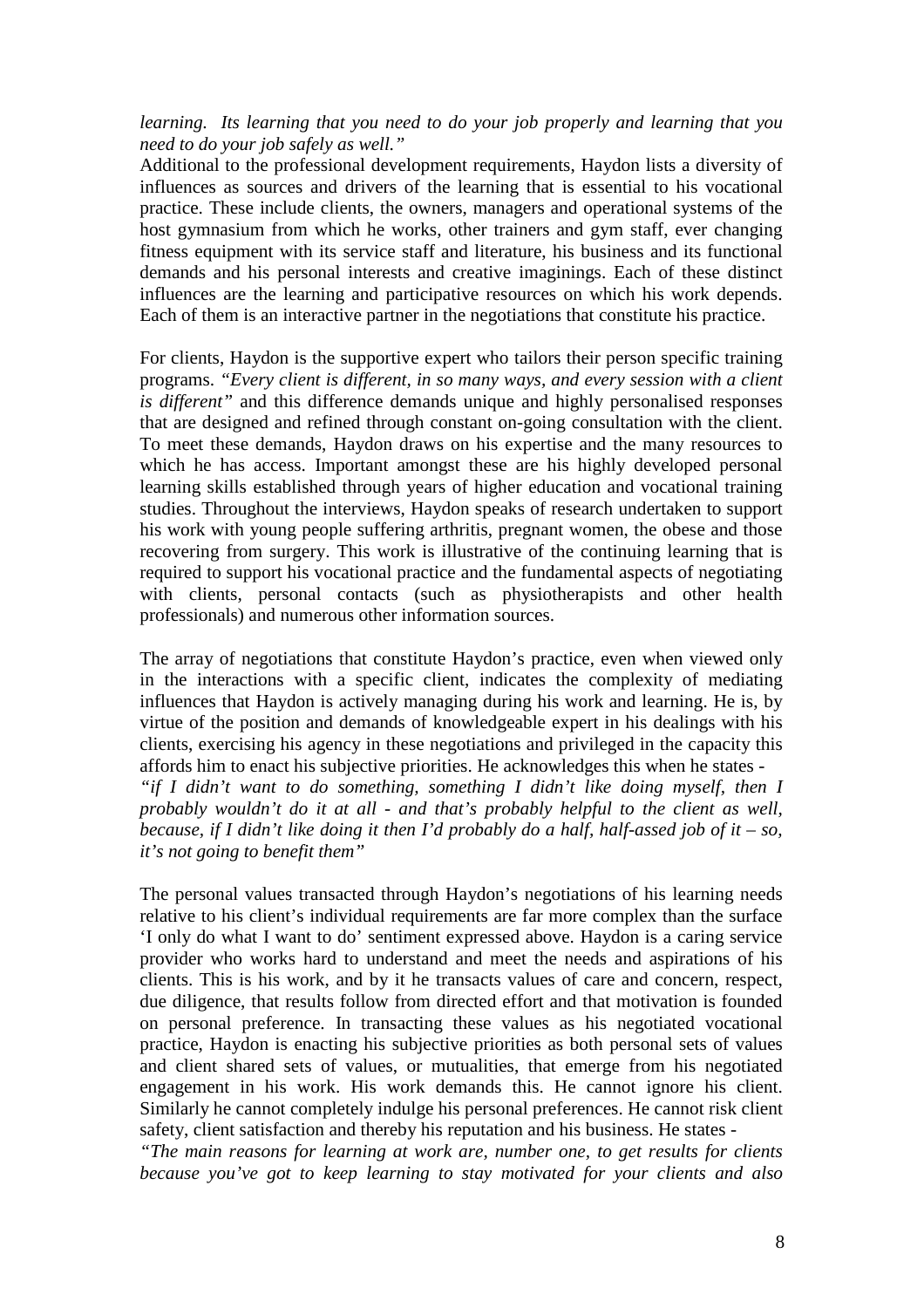*learning new things, learning new exercises or drills or things that you can give to your clients so then they can get best results. That's the reason for learning. I think other reasons are just to keep yourself interested and keep your mind, keep your brain, working so you don't become stale. If you become stale then your business will be affected, ultimately."* 

The subjective bases from which he enacts his practice are more than evident – and more than personal. From the transactions of his personal values, the subjective bases of his work, emerge mutualities, shared sets of values, processes and outcomes that are negotiated with clients and enacted as his personal contributions to the work and learning practices that identify his vocational practice.

## **Transaction and values**

As Hugh and Haydon illustrate by their personal participative practices, 'negotiation' is very useful for identifying and capturing some of the complexities and qualities of the interactions that underpin work and learning. Interactions with equipment, procedures, colleagues and workplace norms, clients and their needs and aspirations are relationally and interdependently enacted as vocational practices on the subjective bases of personal preferences, prior learnings and expectations, what Billett (2008) would describe as the ontogenetic legacy of previous engagements in sociocultural activity. These subjective bases may be seen as personal values that evidence the things, the ways and means, people care about themselves and others and what they do in their work. Hugh and Haydon are very clear about what they care about and are very clear about how this influences their work practices.

When the concept of negotiation is elaborated to illuminate what and how individuals contribute to their work and learning, the aspect of negotiation as transaction needs to be addressed. Transaction brings the concept of value to the accommodation of resources that marks negotiation as a viable interpretation of social interaction. At the most fundamental level of its meanings, "negotiation is a process whereby two or more parties seek an agreement to establish what each shall give or take, or perform and receive in a transaction between them" (Saner 2005:17). However, such a simple understanding of the term does not acknowledge that resources are not simply exchanged or transferred, but are transformed, revalued, through their becoming transacted. As Hugh and Haydon illustrate, the resources they bring to the negotiations that constitute their work can be seen as their subjective bases, their personal values and these are transformed into work practices that become evidence of new sets of values, negotiated or shared values that mark the transaction enacted. The notion of transaction enables the value of the resources transformed through social interactions such as work and learning to be identified and accounted – not simply as exchanged, but as transformed into mutualities or shared values that are enacted as vocational practices. As Hugh and Haydon demonstrate, they enact their engagement in work and learning in their own personal ways and thereby realise their vocational practice, not as something solely unique but as something accomplished through negotiations with the resources of their activity – themselves, their coworkers, their clients, etc..

Understanding the person and practice of the learner as the locus of vocational learning success and support can be well served by conceptions of the learner as a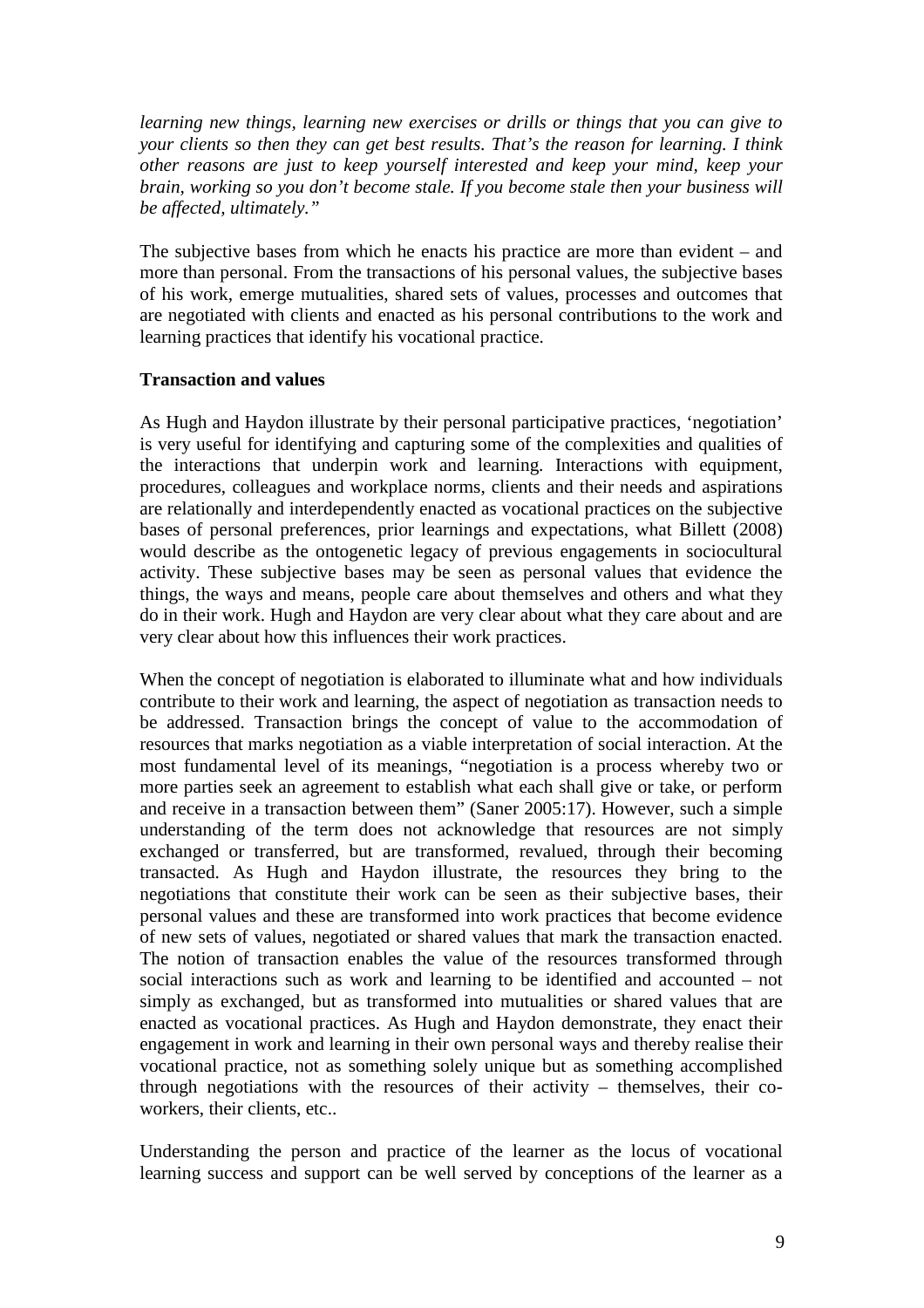negotiator – but only when the concept of negotiation is elaborated beyond a simple abstract term for relational interaction or a metaphor for the exchange of sociocultural resources. One way of achieving this elaboration is to utilise the idea of transaction that sits at the heart of understandings of negotiation. When the personal values of the individual worker are viewed as sociocultural resources that are transacted through the negotiations that constitute work and learning, the personal participative practices of the learner are more clearly illuminated. These personal participative practices can be seen as both the personal enactment of personal values and the social realisation of shared values that define both work and learning as interactive psycho-social accomplishments. As Hugh and Haydon demonstrate, the person is not separate to their vocational practice. They are the subjective base from which that practice is negotiated.

## **References**

Billett, S. (2006) Relational interdependence between social and individual agency in work and working life. *Mind, Culture and Activity,*13(1), 53-69.

Billett, S. (2008) Learning throughout working life: a relational interdependence between personal and social agency. *British Journal of Educational Studies.* 56(1), 39-58.

Billett, S. & Smith, R. (2006) Personal agency and epistemology at work. In Billett, S., Fenwick, T. & Somerville, M. (Eds.) *Work, Subjectivity and Learning.* Dordrecht: Springer.141-156.

Billett, S., Fenwick, T. & Somerville, M. (2006) (Eds.) *Work, Subjectivity and Learning.* Dordrecht: Springer.

Casey, C. (2006) Workers, subjectivity and decent work. In *Work, Subjectivity and Learning: Understanding learning through working life.* Billett, S., Fenwick, T. & Somerville, M. (Eds.) Dordrecht: Springer.229-245.

Etelapelto, A. & Saarinen, J. (2006) Developing subjective identities through collective participation. In *Work, Subjectivity and Learning: Understanding learning through working life.* Billett, S., Fenwick, T. & Somerville, M. (Eds.) Dordrecht: Springer.157-177.

Fenwick, T. (2006) Escaping/Becoming subjects: learning to work the boundaries in boundaryless work. In *Work, Subjectivity and Learning: Understanding learning through working life.* Billett, S., Fenwick, T. & Somerville, M. (Eds.) Dordrecht: Springer.21-36.

Hanninen, S. & Etelapelto, A. (2008) Promoting professional subjectivities and personal agency. In, Billett, S., Harteis, C. & Etelapelto, A. (Eds.) *Emerging Perspectives of Workplace Learning*. Rotterdam: Sense.97-112.

Lave, J., & Wenger, E. (1991) *Situated Learning: Legitimate peripheral participation.*  Cambridge: Cambridge University Press.

Saner, R. (2005) *The Expert Negotiator.* (2<sup>nd</sup> Ed) Leiden: Martinus Nijhoff Publishers. Smith, R. (2006) Epistemological agency: A necessary action-in-context perspective on new employee learning. *Studies in Continuing Education, 28(3),* 291-304.

Solomon, N. (1999) Culture and difference in learning. In Boud, D. & Garrick, J. (Eds.) *Understanding Learning at Work.* London: Routledge.119-131.

Swann, W. (1987) Identity negotiation: Where two roads meet. *Journal of Personality and Social Psychology,* 53(6), 1038-1051.